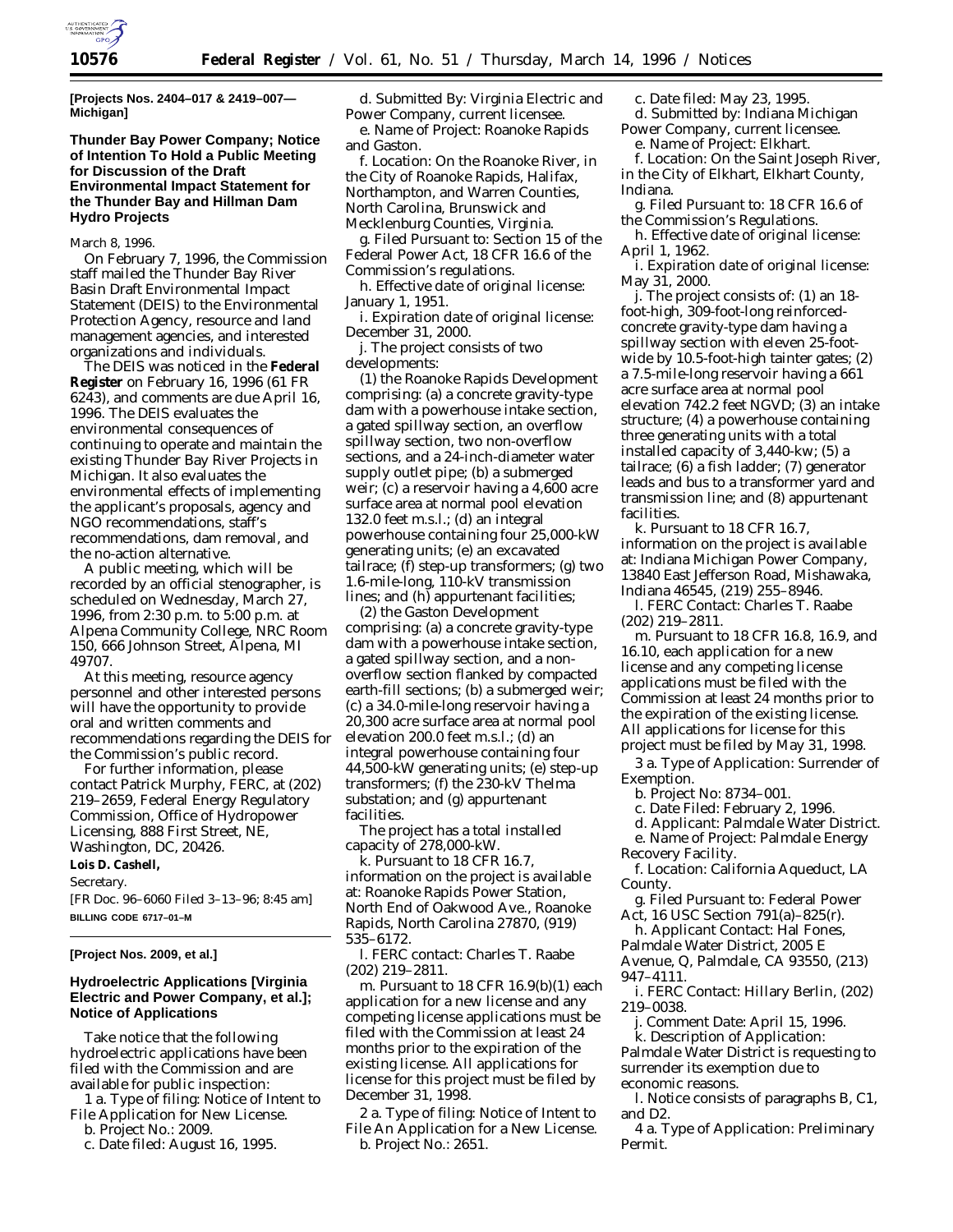b. *Project No.:* P–11573–000.

c. *Date filed:* February 13, 1996.

d. *Applicant:* Hydro Resources, Inc. e. *Name of Project:* Royal Mill Hydro Project.

f. *Location:* On the South Branch of the Pawtuxet River, near the city of West Warwick, in Kent County, Rhode Island.

g. *Filed Pursuant to:* Federal Power Act 16 USC §§ 791(a)–825(r).

h. *Applicant Contact:* Mr. Freeman Deware, 1 Main Street, Hope, RI 02831, (401) 828–0804.

i. *FERC Contact:* Edward Lee at (202) 219–2809.

j. *Comment Date: May 8, 1996.*

k. *Description of Project:* The proposed project would consist of: (1) The existing Saybrooke Manufacturing Company's 16- foot-high dam; (2) an existing 60 acre-foot reservoir; and (3) a powerhouse containing two generating units with a combined capacity of 600 Kw with an average annual generation of 1,665,000 Kwh.

No new access road will be needed to conduct the studies. The applicant estimates that the cost of the studies to be conducted under the preliminary permit would be \$54,000. The existing dam and site works are owned by Sol Barish DBA Saybrooke Manufacturing Company, West Warwick, RI 02893.

l. *Purpose of Project:* Project power would be sold to a local utility.

m. This notice also consists of the following standard paragraphs: A5, A7, A9, A10, B, C, and D2.

5 a. *Type of Application:* Request to amend the 1992 Recreation Action Plan Update.

b. *Project No.:* 2149–054.

c. *Dated Filed:* November 13, 1995.

d. *Applicant:* Public Utility District

No. 1 of Douglas County (licensee).

e. *Name of Project:* Wells Project. f. *Location:* Confluence of the Okanogan and Columbia Rivers, near the town of Brewster, Okanogan County, Washington.

g. *Filed Pursuant to:* Federal Power Act, 16 U.S.C. § 791(a)–825(r).

h. *Applicant Contact:* Robert Clubb, Ph.D., Chief of Environmental and Regulatory Services, Public Utility District No. 1 of Douglas County, 1151 Valley Mall Parkway, East Wenatchee, WA 98802–4497, (509) 884–7191.

i. *FERC Contact:* Joseph C. Adamson, (202) 219–1040.

j. *Comment Date:* April 22, 1996. k. *Description of Proposed Action:* The licensee filed, for Commission approval, a request to delete the improvements to the Fort Okanogan Overlook from the 1992 Recreation Action Plan Update (1992–Update). The

1992–Update was approved by Order Approving Recreation Action Plan Update, 66 FERC ¶ 62,170 (1994). The Fort Okanogan Overlook views the original site of Fort Okanogan and Columbia River. Approved site development consists of paving the access road and parking area, and providing picnic tables and an interpretive sign.

l. This notice also consists of the following standard paragraphs: B, C1, and D2.

6 a. *Type of Application:* Petition for Declaratory Order.

b. *Docket No:* DI96–4–000.

c. *Date Filed:* February 12, 1996.

d. *Applicant:* Wisconsin Power & Light Company.

e. *Name of Project:* Shawano Project. f. *Location:* On the Wolf River, in

Shawano County, Wisconsin, near the City of Shawano.

g. *Filed Pursuant to:* Section 23(b) of the Federal Power Act, 16 U.S.C. §§ 817(b).

h. *Applicant Contact:* Mari E. Nahn, Assistant General Counsel, Wisconsin Power & Light, 222 West Washington Ave., Madison, WI 53701–0192, (608) 252–3318.

i. *FERC Contact:* Diane M. Murray, (202) 219–2682.

j. *Comment Date:* April 19, 1996. k. *Description of Project:* The project consists of: (1) a reservoir with a surface area of approximately 195 acres; (2) a reinforced concrete dam about 150 feet long and 195 feet high with two earthen embankments and a concrete spillway section with six steel tainter gates, 14 feet by 14 feet; (3) a powerhouse containing a generator with a capacity of 640 kilowatts; and (4) appurtenant facilities.

When a Petition for Declaratory Order is filed with the Federal Energy Regulatory Commission, the Federal Power Act requires the Commission to investigate and determine if the interests of interstate or foreign commerce would be affected by the project. The Commission also determines whether or not the project: (1) would be located on a navigable waterway; (2) would occupy or affect public lands or reservations of the United States; (3) would utilize surplus water or water power from a government dam; or (4) if applicable, has involved or would involve any construction subsequent to 1935 that may have increased or would increase the project's head or generating capacity, or have otherwise significantly modified the project's pre-1935 design or operation.

l. *Purpose of Project:* The entire power output of the project is distributed to

residential, commercial, industrial, and rural customers in the Wisconsin area served by the Wisconsin Power & Light Company.

m. This notice also consists of the following standard paragraphs: B, C1, and D2.

7 a. *Type of filing:* Notice of Intent to File an Application for a New License.

b. *Project No.:* 2618. c. *Date filed:* August 21, 1995.

d. *Submitted By:* Georgia-Pacific

Corporation, current licensee.

e. *Name of Project:* West Branch. f. *Location:* On the West Branch of the St. Croix River and on Grand Lake Stream, in Hancock, Penobscot, and

Washington Counties, Maine.

g. *Filed Pursuant to:* 18 CFR 16.6 of the Commission's regulations.

h. *Effective date of original license:* April 1, 1962.

i. *Expiration date of original license:* September 30, 2000.

j. *The project consists of two developments:*

(1) the West Grand Development comprising: (a) the 485-foot-long West Grand Lake Dam having a 211-foot-long eastern embankment section, a 106-footlong center section with crest elevation 304.33 feet m.s.l. containing five handoperated wooden 9.8-foot-wide, 9-foothigh gates and an upstream fish passage facility, and a 168-foot-long western embankment section; (b) the 505-footlong, 15-foot-high Farm Cove Dam having a 390-foot-long southern embankment section, a 10-foot by 30 foot submerged orifice fish passage facility, and a 105-foot-long northern embankment section; (c) a reservoir having a 24,300 acre surface area at normal pool elevation 301.4 feet m.s.l.; and (d) appurtenant facilities;

(2) the Sysladobsis Development comprising: (a) a 250-foot-long dam having a 124-foot-long western embankment section, a 23.1-foot-long rock-filled timber crib gate section containing two hand-operated 9.7-footwide, 6.0-foot-high wooden gates, a 66 foot-long earthern dike section, a 7-footwide fishway section consisting of six 7 foot-long, 7-foot-deep pools, and a 30 foot-long eastern embankment section; (b) a reservoir having a 5,400 acre surface area at normal pool elevation 305.62 feet m.s.l.; and (c) appurtenant facilities.

The project has no installed generating capacity.

k. Pursuant to 18 CFR 16.7, information on the project is available at: Woodland Mill, Main Street, Woodland, Maine 04694, (207) 427– 3311.

l. *FERC contact:* Charles T. Raabe (202) 219–2811.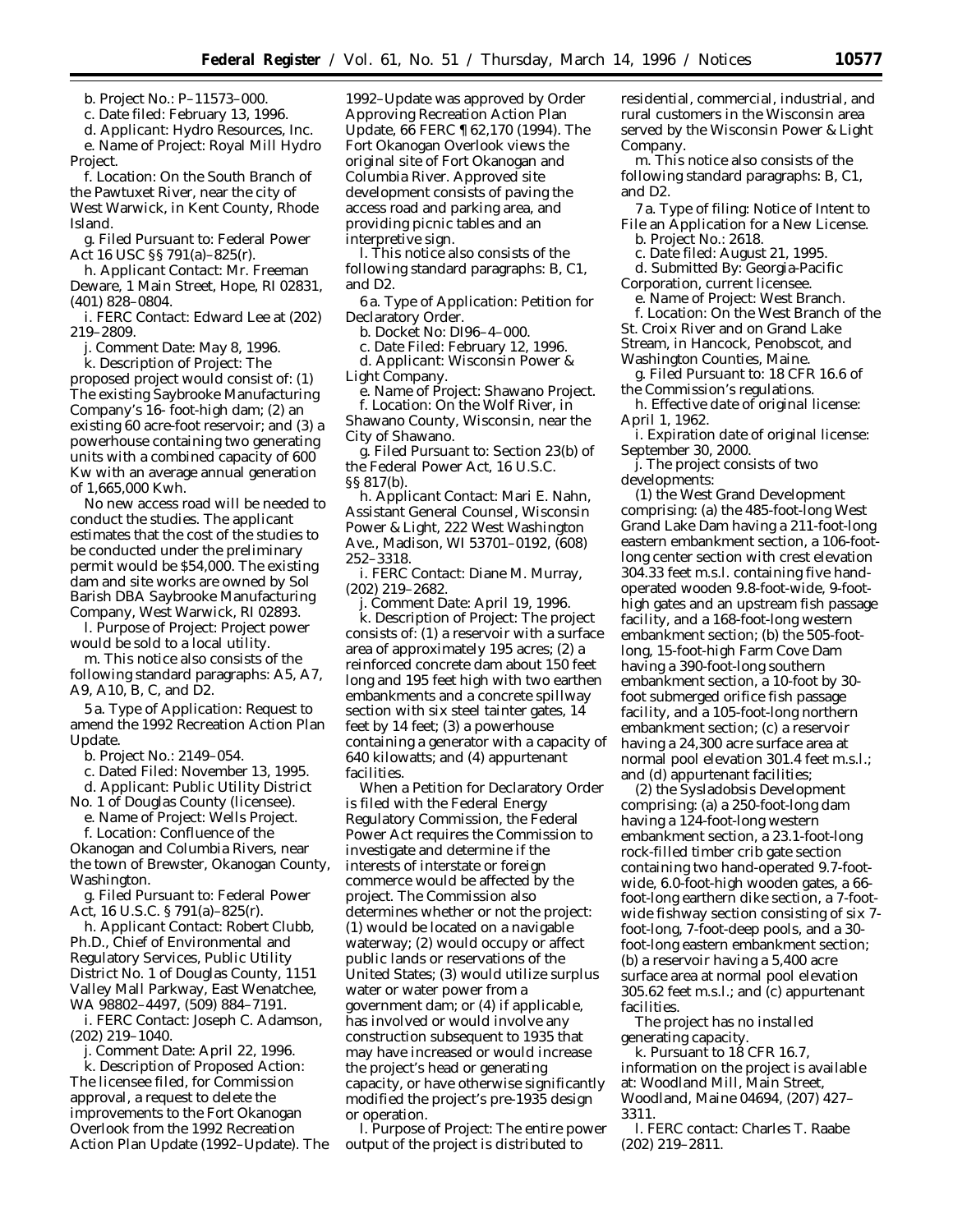license applications must be filed with the Commission at least 24 months prior to the expiration of the existing license. All applications for license for this project must be filed by September 30, 1998.

8 a. *Type of Application:* Petition for Declaratory Order.

b. *Project No.:* DI96–5–000.

c. *Date Filed:* February 20, 1996.

d. *Applicant:* Rochester Gas and Electric Corporation.

e. *Name of Project:* Station 160 Hydroelectric Project.

f. *Location:* Genesee River,in the Towns of Leicester and Mount Morris, Livingston County, New York.

g. *Filed Pursuant to:* Section 23(b) of the Federal Power Act, 16 U.S.C. § 817(b).

h. *Applicant Contact:* Hal F. Waggoner, Licensing Coordinator Rochester Gas and Electric Corporation, 89 East Avenue, Rochester, NY 14649– 0001, (716) 546–2700.

i. *FERC Contact:* Etta Foster, (202) 219–2679.

j. *Comment Date:* April 22, 1996.

k. *Description of Project:* The existing project consists of: (1) a dam 334-feetlong and varying in height from 30 feet at the south end to 20 feet at the north end; (2) a powerhouse containing a generating unit with a rated generating capacity of 340 kilowatts; (3) an underground transmission line; and (4) appurtenant facilities.

When a petition for Declaratory Order is filed with the Federal Energy Regulatory Commission, the Federal Power Act requires the Commission to investigate and determine if the interests of interstate or foreign commerce would be affected by the project. The Commission also determines whether or not the project: (1) would be located on a navigable waterway; (2) would occupy or affect public lands or reservations of the United States; (3) would utilize surplus water or water power from a government dam; or (4) if applicable, has involved or would involve any construction subsequent to 1935 that may have increased or would increase the project's head or generating capacity, or have otherwise significantly modified the project's pre-1935 design or operation.

l. *Purpose of Project:* Applicant supplies power to its customers within its service area.

m. This notice also consists of the following standard paragraphs: B, C1, and D2.

9a. *Type of Application:* Conduit Exemption (Tendering Notice).

b. *Project No.:* 11572–000.

c. *Date Filed:* February 8, 1996.

d. *Applicant:* Roosevelt Water

Conservation District.

e. *Name of Project:* RWCD Conduit. f. *Location:* On the RWCD irrigation

conduit, near Mesa City, in Maricopa County, Arizona.

g. *Filed Pursuant to:* Federal Power Act 16 USC §§ 791(a)—825(r)

h. *Applicant Contact:* Mr. Michael O. Leonard, General Manager, Roosevelt Water Conservation District, P.O. Box 100, Higley, AZ 85235.

i. *FERC Contact:* Michael Spencer at (202) 219–2846.

j. *Description of Project:* The proposed project would consist of: (1) a bifurcation attached to the applicant's existing irrigation conduit; (2) a 100 foot-long, 42-inch-diameter penstock; (3) a powerhouse containing one generating unit with a capacity of 860 kW and an average annual generation of 6,885 MWh.

k. With this notice, we are initiating consultation with the *State Historic Preservation Officer (SHPO),* as required by section 106, National Historic Preservation Act, and the regulations of the Advisory council on Historic Preservation, 36 CFR, at section 800.4.

l. Under Section 4.32 (b)(7) of the Commission's regulations (18 CFR), if any resource agency, Indian Tribe, or person believes that the applicant should conduct an additional scientific study to form an adequate factual basis for a complete analysis of the application on its merits, they must file a request for the study with the Commission, not later than 60 days after the date of the filing of the application, and must serve a copy of the request on the applicant.

10a. *Type of Application:* Amendment of License Term.

b. *Project No:* 2131–007.

c. *Date Filed:* February 21, 1996. d. *Applicant:* Wisconsin Electric Power Company.

e. *Name of Project:* Kingsford Project. f. *Location:* Menominee River, Dickinson County, Michigan and Florence County, Wisconsin.

g. *Filed Pursuant to:* Federal Power Act, 16 USC Section 791(a)–825(e).

h. *Applicant Contact:* Rita Hayen, Wisconsin Electric Power Company, 231 W. Michigan, P.O. Box 2046,

Milwaukee, WI 53201, (414) 221–2413. i. *FERC Contact:* Hillary Berlin, (202) 219–0038.

j. *Comment Date:* April 23, 1996. k. *Description of Amendment*

*Request:* The licensee proposes that the

license term be accelerated from June 30, 2004, to October 31, 2001, in order to facilitate a coordinated relicensing review of six other projects in the Menominee River Basin.

1. The notice also consists of the following standard paragraphs: B, C1, and D2.

11 a. *Type of Application:* Surrender of License.

b. *Project No.:* 6310–019.

c. *Date Filed:* February 5, 1996.

d. *Applicant:* Gull Industries, Inc.

e. *Name of Project:* Barclay Creek.

f. *Location:* Barclay Creek, Snohomish County, Washington.

g. *Filed Pursuant to:* Federal Power Act, 16 USC Section 791(a)–825(r).

h. *Applicant Contact:* Jeff T. Scott,

Vice President, Gull Industries, Inc., P.O. Box 24687, Seattle, WA 98124,

(206) 624–5900.

i. *FERC Contact:* Regina Saizan, (202) 219–2673.

j. *Comment Date:* April 23, 1996. k. *Description of Application:* The licensee seeks to surrender the license for this unconstructed project because it is economically infeasible to develop the project.

1. This notice also consists of the following standard paragraphs: B, C1, and D2.

12 a. *Type of Application:* Major Unconstructed Project.

b. *Project No.:* 11393–000.

c. *Applicant:* City of Saxman, Alaska.

d. *Name of Project:* Mahoney Lake

Hydroelectric Project.

e. *Location:* Partially within the Tongass National Forest, on Upper Mahoney Lake, northeast of the city of Ketchikan, Alaska.

f. *Applicant Contact:* Mr. Doug Campbell, Cape Fox Corporation, P.O. Box 8558, Ketchikan, Alaska 99901, (907) 225–5163

Send Comments to: Mr. Michael V. Stimac, HDR Engineering, Inc., 500– 108th Avenue, NE, Suite 1200, Bellevue, WA 98004–5538, (206) 453–1523.

g. *FERC Contact:* Vince Yearick (202) 219–3073.

h. Saxman mailed a copy of the PDEA and Draft License Application to interested parties on March 1, 1996. The Commission received a copy of the PDEA and Draft License Application on March 4, 1996.

i. As discussed in the Commission's February 13, 1995 letter to all parties, with this notice we are soliciting preliminary terms, conditions, and recommendations on the PDEA and comments on the draft license application.

j. Saxman intends to seek benefits under § 210 of the Public Utility